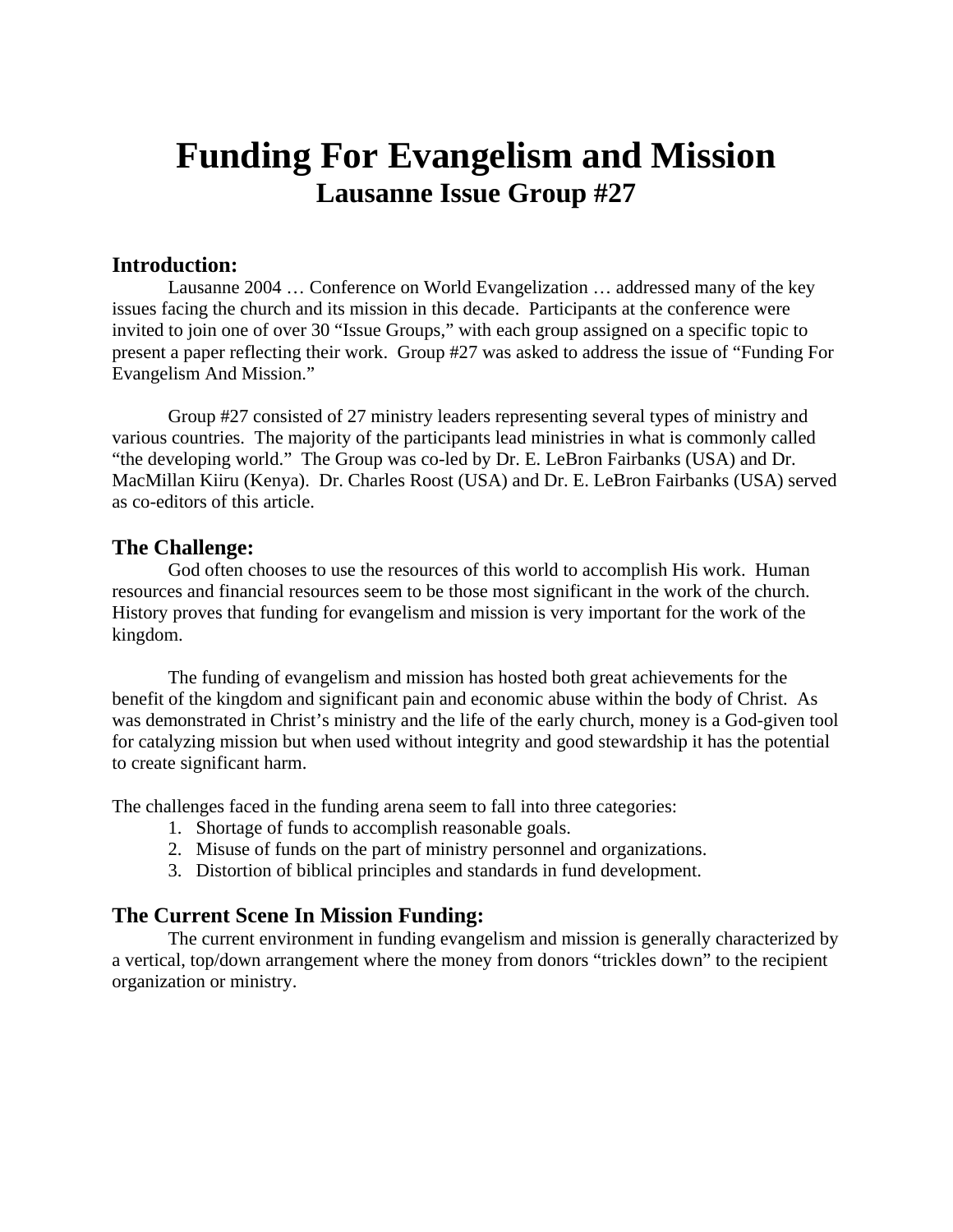

This vertical model, because of its hierarchical nature, has created major problems within the body of Christ. The donor has been reduced to a "source" for funds. The ministry organization has been reduced to "operators" of fund raising schemes primarily related to organizational budgets. Missing in the model is the character that honors biblical principles for the effective use of God's resources to accomplish His purposes. The top/down relationship within the body of Christ disfigures stewardship and cries out for redemption and transformation.

# **A New Model**

What is required is acceptance of the proper theology of funding and subsequent practices that will point the church to fulfillment of the task of evangelism and mission while affirming the equality of all believers and unity within the body of Christ.

The challenges in funding evangelism and mission in the current environment can be traced back to the lack of an adequate theological framework for the role stewards as they manage financial resources. In the absence of a comprehensive theology and a reflecting set of principles for financial resources, the world of non-profits has fallen prey to ineffective models and strategies characterized by the following:

- 1. Lack of a functional theology regarding fund development and resource management.
- 2. Lack of mutual understanding, effective strategies and clear funding models concerning the biblical relationship between giver and receiver.
- 3. An assumption of limited local resources available to the emerging church and the lack of effective leadership in the management of resources.
- 4. Education and training that is sufficient . . .
	- …in stewardship and fund development at both ministry leadership training institutions and local congregations.
	- …for funders in mission strategy.
	- …for mission agency executives and their development staffs.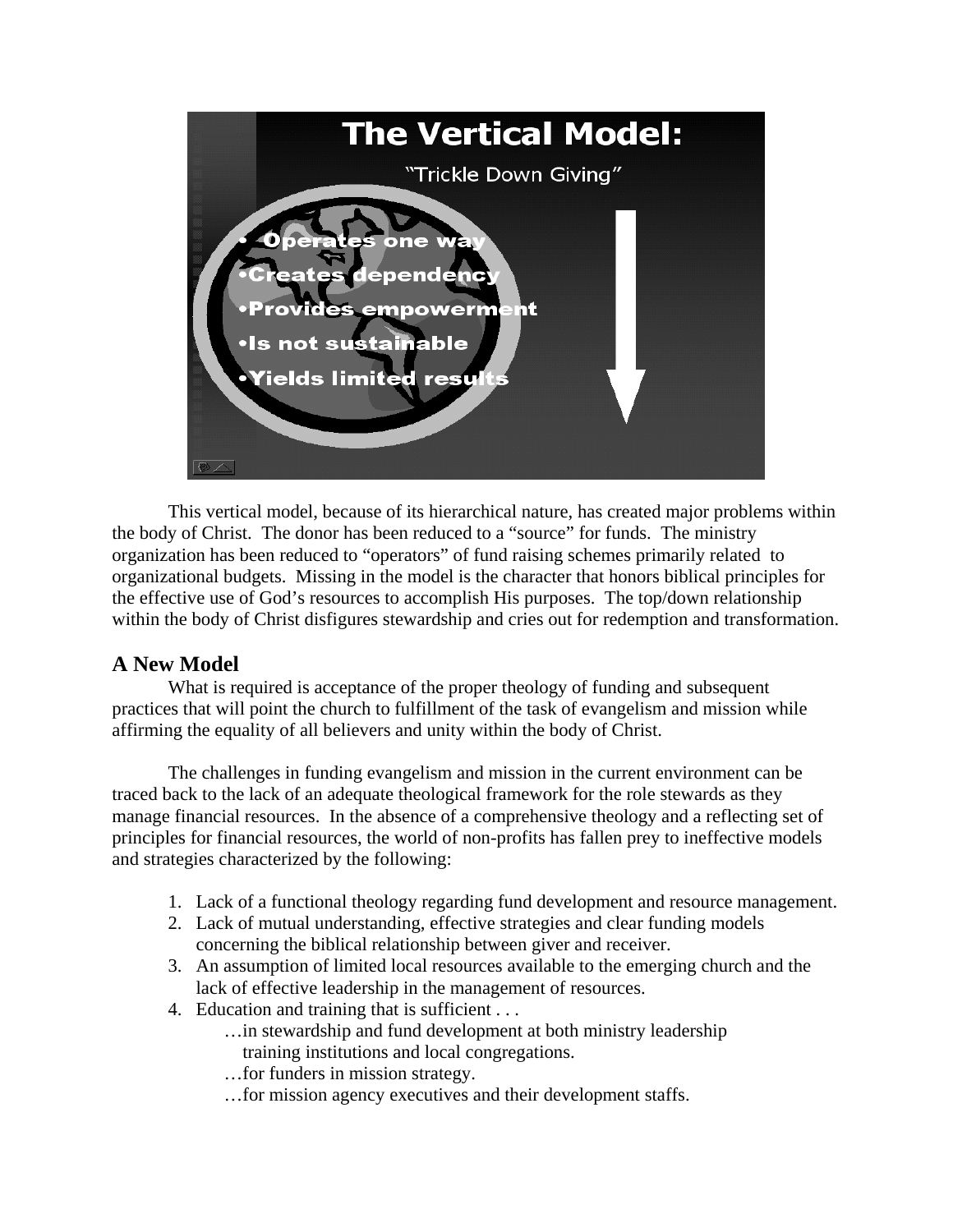5. Attitudes of dependence on the part of receivers and co-dependence on the part of providers.

The new model, strongly recommended by Lausanne Issue Group #27 "Funding Evangelism and Mission," changes the way giving and receiving is perceived, approached and accomplished. It is recommended with the understanding that such a major paradigm shift will not be easily adopted.

This model, called the "Mutual Commitment" model, is **horizontal** in structure, placing all parties in the fund development effort on an equal plane. In this model, all believers enjoy an equal standing before the throne of Christ.

| The "Mutual Commitment"<br>(Horizontal) Model |                                                                                              |                                                                                   |
|-----------------------------------------------|----------------------------------------------------------------------------------------------|-----------------------------------------------------------------------------------|
| Giver-<br><b>Recipient</b>                    | < <releasing blessings="">&gt;</releasing>                                                   | <b>Recipient -</b><br><b>Giver</b>                                                |
| <b>Money</b><br>Prayer<br>·Faith              | <b>Disciple-Making</b><br><b>Life-Changing</b><br><b>Transforming</b><br><b>Thankfulness</b> | <b>Empowered</b><br><b>Equipped to</b><br>reach others<br>·Faith &<br>Stewardship |
|                                               | <b>Reciprocal Exchange of Joy</b><br>"Joy Exchange"                                          |                                                                                   |

This new model can best be understood in the reorientation of five key concepts within giving and receiving: stewardship, relationship, accountability, dependency and the role of intermediaries.

# **Stewardship:**

Unfortunately, most teaching on the subject of stewardship takes place in the church when there is an urgent financial need. "Stewardship" has become the inappropriate synonym for "fund raising." As such, it is true impact is lost in the struggle of funding. Closely attached to the fund-raising misconception of stewardship is the assumption that stewardship is only for the "rich."

A steward is anyone who manages resources that are owned by another. Stewardship, then, is the exercise of resource management. It is a trust given by the owner to a trusted manager. That trust includes provision of assets for management and a set of guidelines or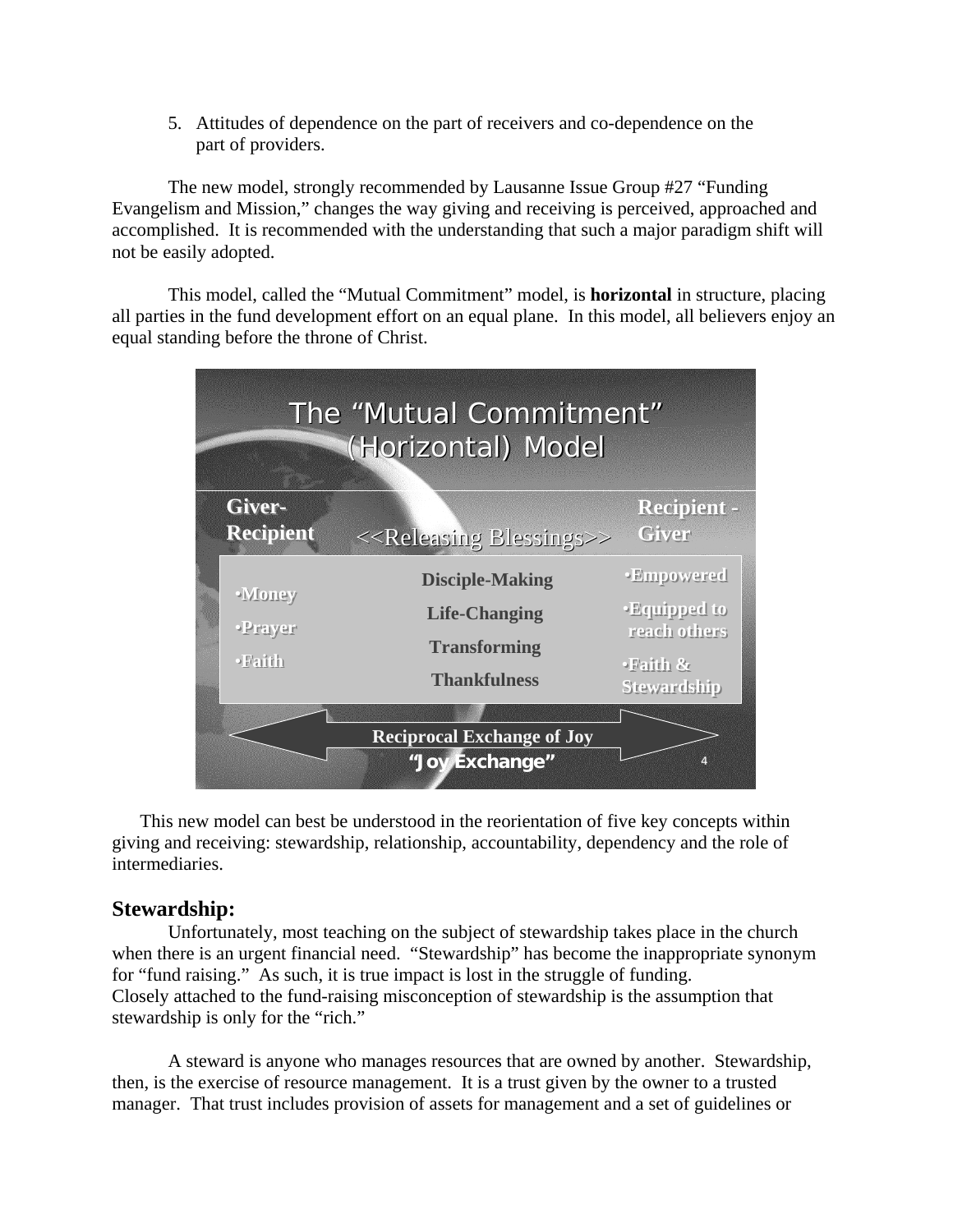expectations as to what is to be done with the owners assets. The effective steward understands that some day a report must be given to the owner as to how those resources have been used.

Scripture clearly indicates that God owns everything. This being true, every individual's possessions, be they little or much, are not owned by the individual but by God. The wealthiest oil barren in the middle east owns no more than the impoverished resident of one of the world's mammoth slums. Every person is simply a manager of what God owns.

Stewardship of God's resources in harmony with His purposes universally runs counterculture to our humanity. We want to own. Ownership is a highly valued secular economic principle. Yet stewardship, not ownership, is God's design.

How then does one become a mature steward? The biblical record is clear. The workshop in which stewardship, (the management of another's resources) is matured is in the workshop of giving. "It is better to give than to receive." Giving, for most people, is a discipline that matures into a grace. For some, it is a gracious gift of God's spirit. The grace and gift of giving have little to do with quantity, and everything to do with the steward's effective management of God's resources.

The role of Christian leadership in the fund development journey is greater than meeting the budget. The donor is more than a potential source for more money. He is a steward, learning and growing in the grace of giving. The ultimate goal of the receiver, as funds are sought, is to stimulate that stewardship maturity, rather than just wring another dollar out of the donor's pocket. The solicitor of funds, whether directly related to the receiving organization or an intermediary, will increasingly benefit from the potential of the donor only as that donor is blessed with the full impact of the joy of using God's funds for those efforts that are close to His heart. The donor becomes a partner in ministry, not just an "absentee landlord of economic potential." It is the growth of the steward in the grace or gift of giving that unlocks his potential for significant financial, prayerful and personal involvement, not the clever manipulation of a message from the receiver.

As the steward grows in stewardship maturity, the desire of that steward will be to more completely understand and identify with the ministry, the receiver. This produces the quality of commitment that unleashes lay energy for expanded ministry. It also opens the ministry leader to a broader responsibility for constructive accountability and communication that feeds stewardship growth.

In the "Mutual Commitment" model for fund development, all parties in the transactions related to God's resources give and receive so that each participant is more qualified than before to manage God's resources in a manner that reflects His value system. In such a commitment, the giving and receiving is elevated to a true spiritual act and freed from the potential of manipulation and abuse.

#### **Relationship:**

We are members of the Body of Christ and as members we are all interconnected. When one member of the body suffers, the whole body suffers, and when one member of the body succeeds, the whole body succeeds (Romans 12:4ff; I Corinthians 12:12ff). It is also imperative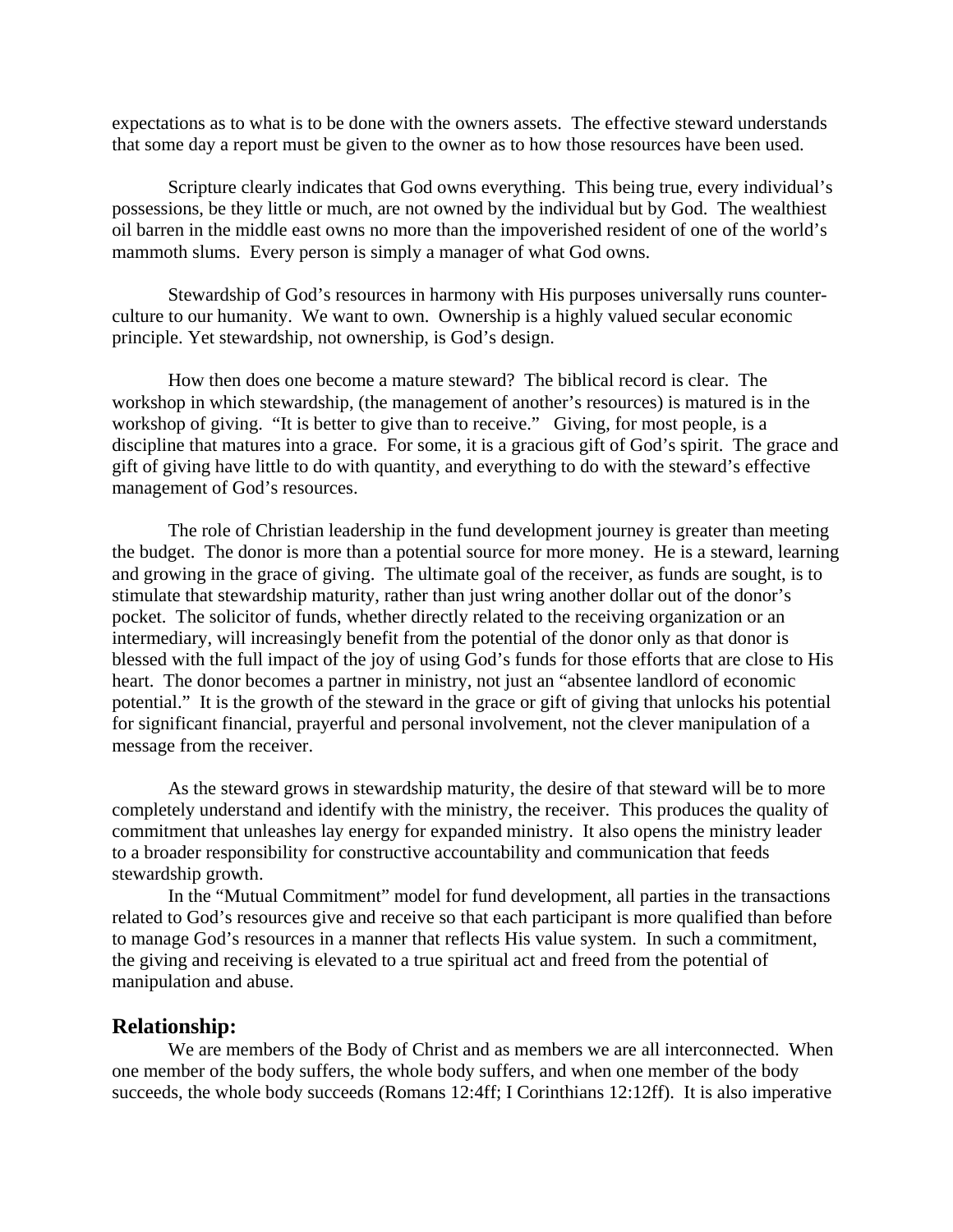for us to remember that the Lord is especially pleased with us when we serve "the least" (cf. Matthew 25:40,45).

As members of the Body we have all been endowed with God-given resources, differently and unequally. God provides differences to require sharing in the Body life of the Church. God's resources are given for a purpose: for the common good, and particularly for the task of the Great Commission.

As members of the Body, we have a horizontal relationship with one another: not of the have and have-nots but as members of the body of Christ; not of the superior to inferior but as brothers and sisters in Christ standing together at the foot of the cross; not of those from the North and those from the South but as citizens of the New Jerusalem. It is in this family relationship that true fellowship in ministry takes place.

The "Mutual Commitment" model dictates that in giving and receiving, relationship must be of utmost importance. In this relationship we are bound by the following:

- 1. We are to have respect for one another as members of the same family.
- 2. We are required to work to encourage and support one another.
- 3. We must celebrate our God-given gifts and share them for evangelism and mission.

Our relationship must never be defined by, nor become limited to, the mechanisms of financial transfers. Relationship value reflects the Body of Christ, not some economic standard or potential.

# **Accountability:**

Mutual accountability is one of the most vital elements within the activity of funding mission. Redeemed and transformed accountability has the potential to revolutionize the manner in which funding is accomplished and serves as the strongest vehicle to move funding of mission into a new future.

In the historic "Trickle Down" model with its vertical arrangement, accountability is often sought through a one-way imposition of "rules" from the donor, accompanied often by expectations that particular values will be exhibited in the funded ministry.In the Mutual Commitment model, accountability is first to God and His full design in resource use… for both giver and receiver … and has the purpose of building relationship and trust within the Body. As such, it is multi-directional in concept and function.

The primary corrective task to enhance accountability is to develop a new understanding of individual and corporate stewardship and relationship that emerges out of the practical application of the new theological vision for funding. Included in this new way of thinking are the following concepts:

1. Accountability includes the space for "failure." The relationship which underpins accountability should be capable of dealing with such "failure." This is the case for either side of the relationship. In overseeing the process of funding, both donors and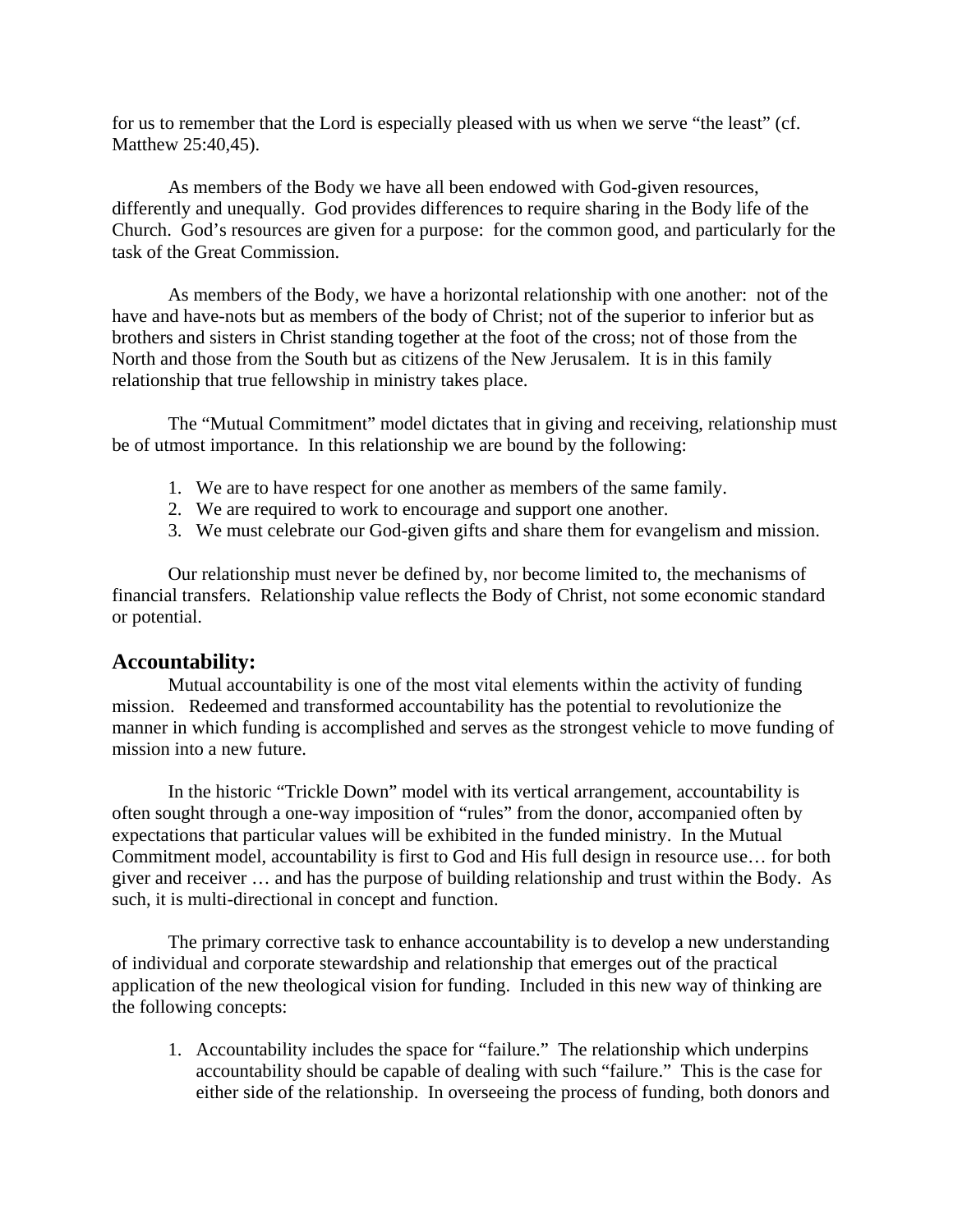receivers need to manage their expectations in harmony with the redemptive character of God's family.

- 2. It is vital to create and maintain the fullest mutual level of trust. Such trust can only thrive in an environment of open communication.
- 3. Good management training is an important element of ensuring faithfulness and good stewardship.
- 4. There should not be an expectation that funding always produces instant results. In some settings and in some ministries, instant, final results are highly unlikely. Funding produces activity … the Holy Spirit produces results.
- 5. It is necessary to have mutual clarity, a "code of good practices" that helps define and determine accountability structures before funding/partnership agreements. Models of this mutual understanding must be developed or accumulated from ministries currently practicing them with effective results.
- 6. Effective accountability can be supported by active research and honest appraisals that serve to strengthen the process of funding and use of funds.
- 7. Practitioners of mission will implement thoughtful missiology and wise stewardship through integrity and adequate training.

Accountability always requires open and candid relationships. The biblical model of "overseers," instructed in I Timothy and elsewhere, establishes the notion that accountability rests within communal relationships. No individual, regardless of skill or leadership clout, is an island or a sovereign. Each serves in a reporting relationship to the Body.

In the end, the mandate is to "do what is right not only in the Lord's sight but also in the eyes of others" (2 Corinthians 8:21). Those who give and those who receive must be faithful stewards, anticipating that day when all will give an account to the Lord for everything He has entrusted to us.

#### **Interdependence:**

When giving and receiving take place there is always the risk of developing unhealthy dependency. An unfortunate, yet all too often natural consequence, unhealthy dependency is the exclusive expectation that someone external will supply necessary resources.

Such dependency, while born in the economic arena of life, has complications far more widespread than what is happening in the ministry's funding.It often builds into the receiver a set of "needs" and "wants" that stretch the priorities and values of the receiver out of functional form. Concomitantly, this dependency can also develop in the giver a subtle, but real, codependency syndrome.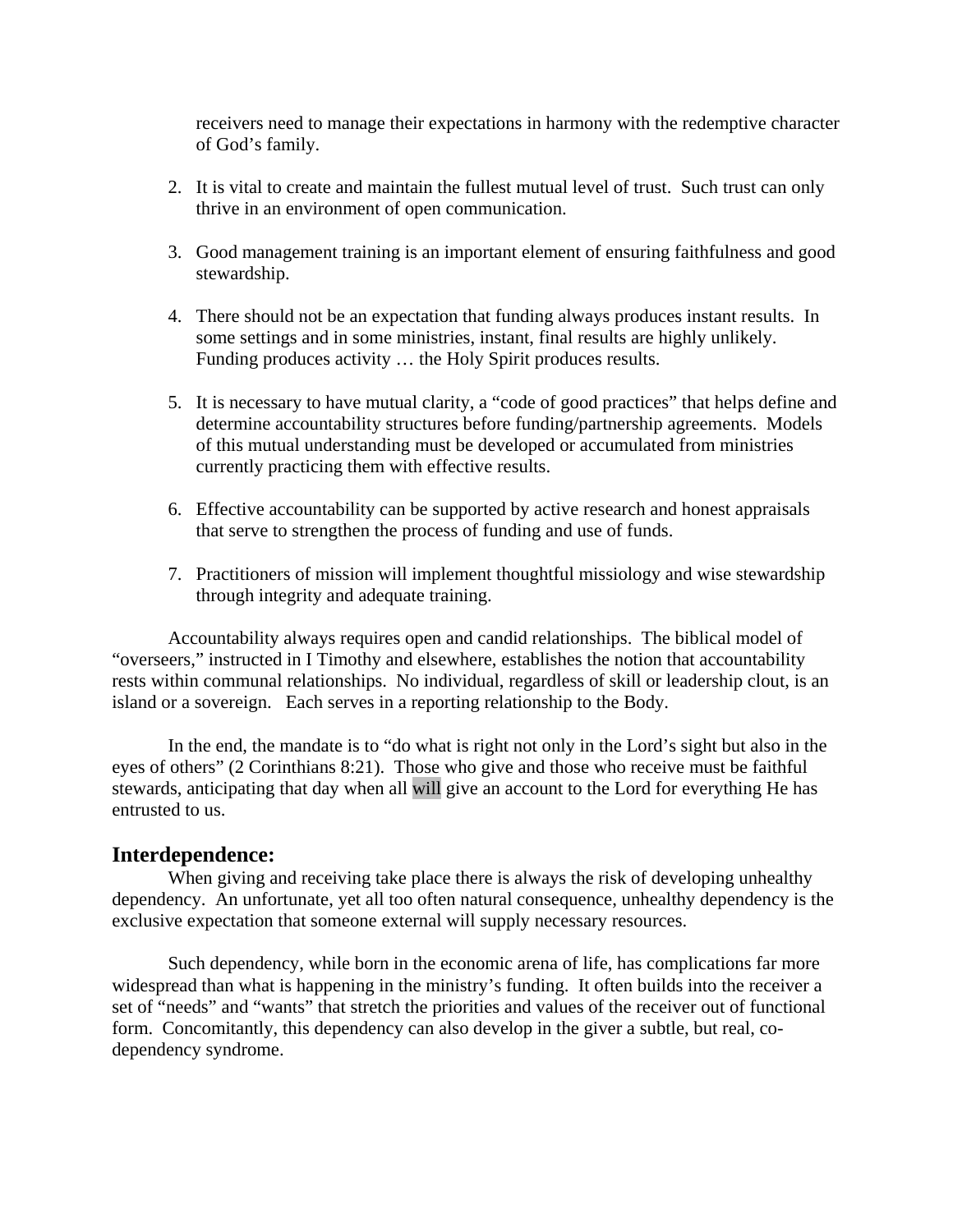Unhealthy dependency . . .

…drains the receiver of initiative. When someone "out there" is financially responsible, personal creativity, drive and energy soon wane.

 …creates a one-sided relationship, exacerbating the "haves, have nots" syndrome. This spirit of "unequalness" feeds all that destroys the potential for true relationships and communal oneness.

…reduces the self-confidence of the receiver. Leadership thrives on turning a challenge into an opportunity. When that process is short-circuited by dependency, the leaderreceiver loses the personal sense of adequacy.

…robs the receiver of positive self-image. When one of the two most significant resources for ministry is in the hands of "unknown others," ministry leaders see themselves as handicapped.

…may transfer faith and trust in God to the donor. While spiritual language may color the speech of the receiver, in an unhealthy dependent relationship the receiver can easily have more confidence in special donors than in God. When challenging financial times come, it is the donor who is called upon with a plea for resolution.

…distorts the biblical truth of stewardship and the grace of giving. True Christian fund development directly reflects God's purposes for entrusting His people with His financial resources. Dependency causes the receiver to deviate from God's perspective to the temporal science and manipulation of crass fund raising.

…fosters the potential for the need to fabricating false reports. When a ministry is totally dependent on an outside source of funds, the need to keep the donor satisfied with positive feedback often leads to reports that are less than honest or truthful. "Stretching the truth" can become a way of life.

… may frequently escalate into a spirit of entitlement. Entitlement is a subtle arrogance built on some admitted need that can, and ought, to be met by someone else. It is the ultimate in loss of responsibility and meaningful self-function.

The receiver is not the only part of the giving-receiving equation that is threatened by unhealthy dependency. Givers also experience counter-productive stewardship attitudes and habits when dependency…

…encourages the development of pride in accomplishment. A distant giver, recognizing the significance of the gifts to a ministry, can begin to see himself more highly than he ought.

…welcomes the exercise of control over the ministry. Control through giving can be experienced as dominance, manipulation, economic motivation or "spiritual bribery."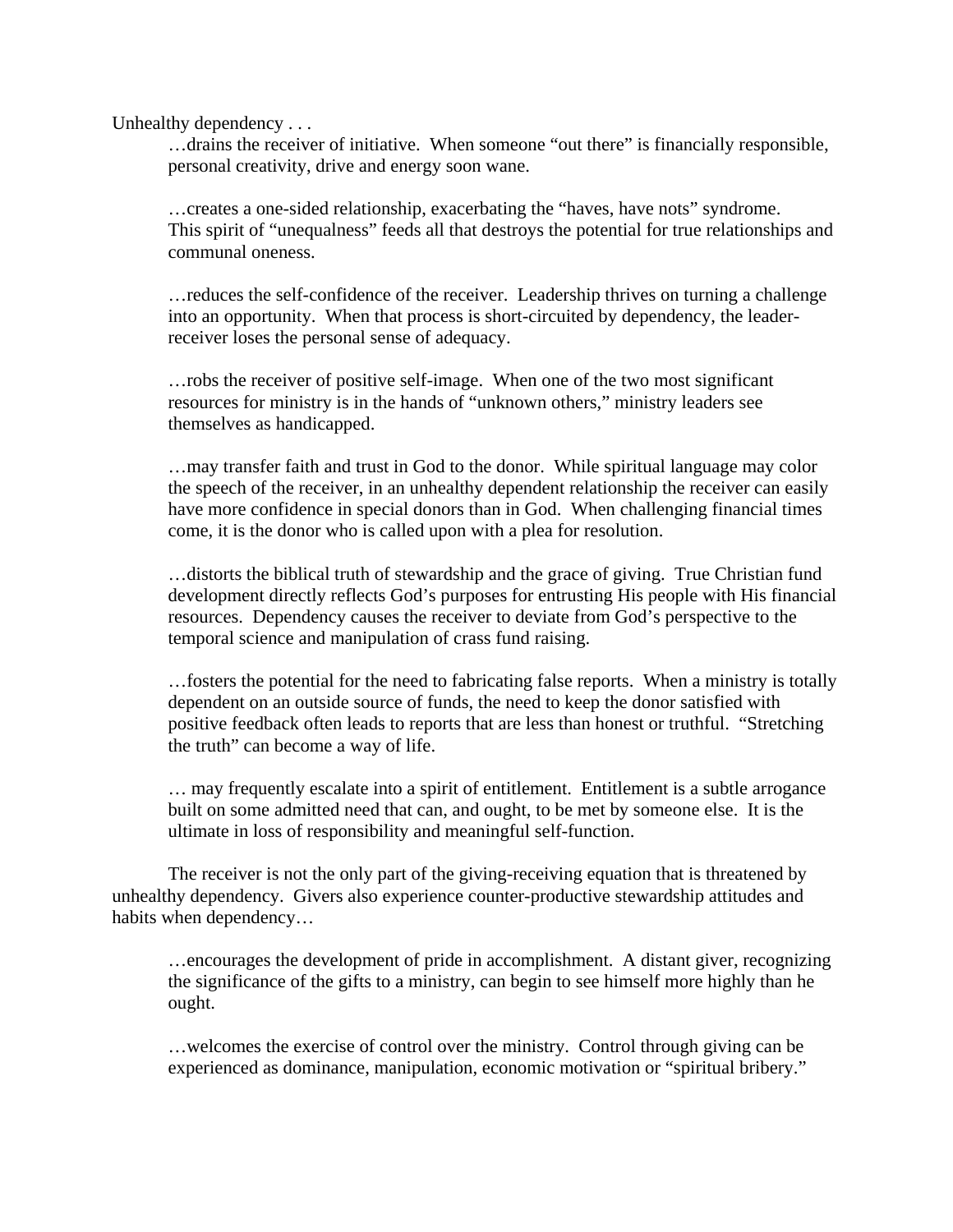…distorts the relationship between receiver and giver. When the mutual relationship of blessing and joy is based on financial potential and need, the mutuality of the relationship suffers the restrictions of limited honesty and vulnerability.

…opens the door for the growth of a superior attitude. The ability to give, while a wonderful grace or gift, does not elevate the giver to a place in God's family above the receiver. While money is often the key to progress, it is not a replacement for humble participation in God's community.

…fosters co-dependency. When the privilege of giving becomes the major identifier of a person's value and priority system, the giver has become as dependent as the receiver.

The core corrective to this issue of dependency that so often accompanies the givingreceiving transactions is the development of local funding for all ministries. In the environment of local stewards growing in the grace of giving, the need for outside donors will consistently decrease. More importantly, individuals within the local ministry will rise to the full personal and corporate benefits of mature stewardship. This new model goal is interdependence, not dependence or co-dependence.

The new paradigm, The "Mutual Commitment" model, encourages interdependence in that each of the participants in the giving-receiving dynamic is on the same level and understands the mutuality of the process. They may play different roles in the transaction, but each one understands the equality of purpose and ministry that characterizes all participants. While the transfer of funds is the temporal content of the relationship, the true significance in the relationship is the common desire to assist each person in growth toward full stewardship maturity. God is not short of funds to accomplish His programs. He is only lacking mature stewards.

#### **Intermediaries:**

As the world gets more complex, the fund development process also takes on more complexity. In some cases it is a simple transaction between giver and receiver. In a growing percentage of cases, however, there is an intermediary person or group facilitating the funding relationship between donor and ministry organization. The intermediary is sometimes a nonprogrammatic staff member of the receiving organization, and at other times is an independent broker of available funds from a donor desiring assistance in the giving process.

The role of the intermediary is essentially to bridge the cultural, social, motivational or geographic gap between giver and receiver. The intermediary becomes the "point person" or the "person of contact" for both the donor and the organization. If the intermediary is a staff member of the organization, expectations and supervision come from someone in that organization. If the intermediary represents a donor or a group of donors, the expectations come from the donor side of the transaction. In either case, the intermediary can become the primary personality in the stewardship transaction. As such, he/she can be a primary determiner of the fund development model utilized. Traditionally it seems easy for intermediaries to exercise the characteristics of the "Trickle Down" model. However, in many cases they hold the key for transition to the "Mutual Commitment" model.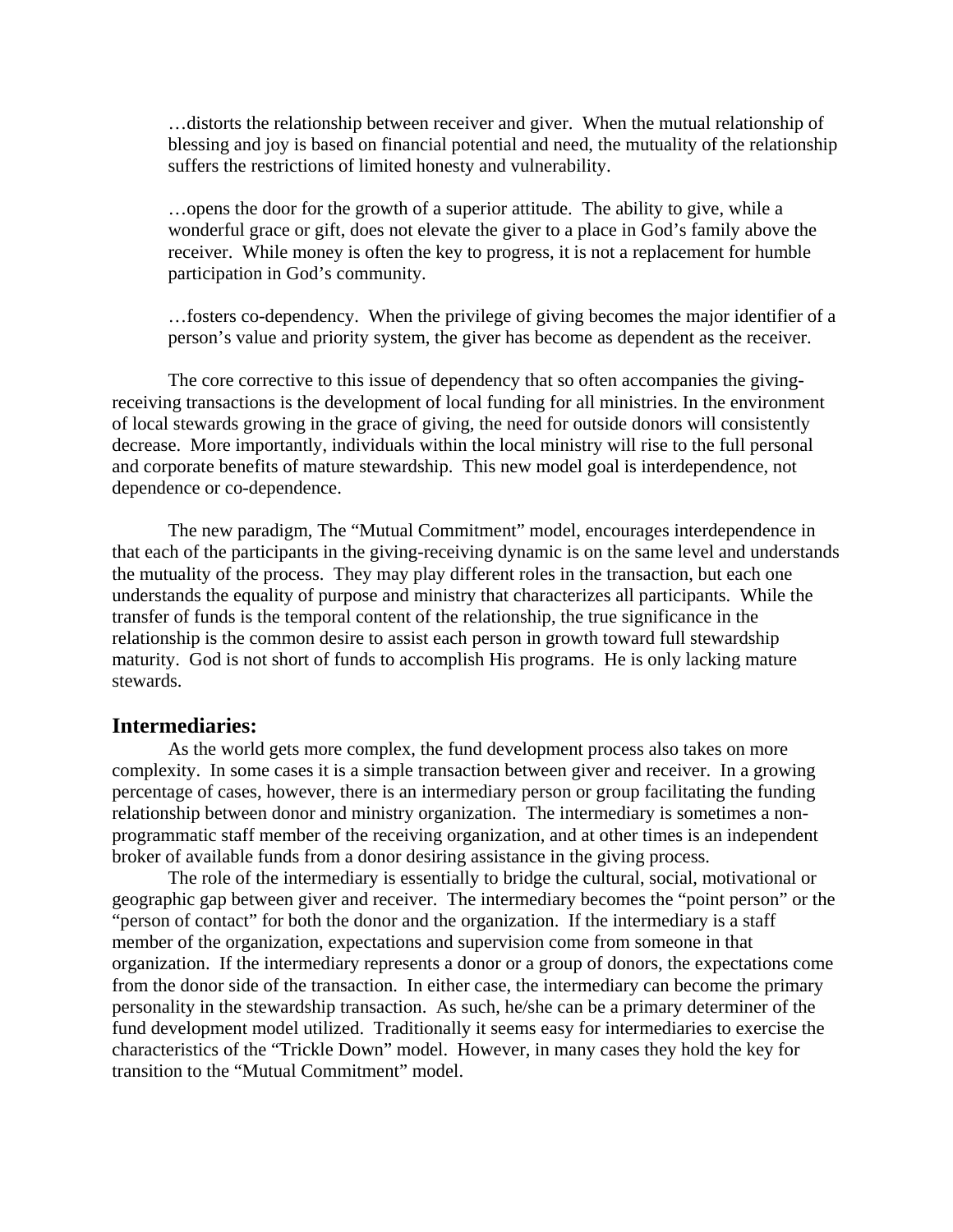The recommendation of a new fund development model is more likely to receive a casual reception when there is an intermediary who does not understand the "Mutual Commitment" model. If the intermediary is only "dollar conscious" or organization- budget conscious, facilitating the dynamics of mutual commitment may be seen as too time consuming. The time assumed necessary for mutual benefit is perceived to weaken the potential for economic success. When the receiving organization and the intermediary are not on the same stewardship page, the "Mutual Commitment" model will likely be distorted and the "Trickle Down" model will naturally take over.

Intermediaries usually reflect the fund development philosophy of the organization for which they work. If the organization views fund development only from the perspective of the budget, it is likely the intermediary will exercise the traditional model. If the organization implements the new mutual benefit model, the intermediary will likely have a greater inclination to be a minister of stewardship, in contrast to a fund raiser.

In either model, the intermediary often orchestrates the style of the relationship between donor and receiver. As the gate-keeper of funds, the intermediary may

- 1. assume too much power.
- 2. manipulate board-level control of the use of funds.
- 3. dictate ministry priorities as a condition of funding.
- 4. mislead the donor for personal purposes.

The possibility of the intermediary reflecting the new mutual benefit model of fund development will be dependent on:

- 1. The personal character of the individual.
- 2. The personal and ministerial motivation of the individual.
- 3. The organizational environment in which the person works.
- 4. The nature of the supervision received by the fund broker.
- 5. The level of personal stewardship maturity exercised by the intermediary.
- 6. The history of fund development into which the intermediary fits.

Intermediaries are very important considerations in the giver – receiver equation. It is possible they are the only link between donor and receiver. As such, it is imperative that both the donor and the receiver have full confidence and trust in the intermediary. It is equally important for the intermediary to recognize that he/she must fairly and accurately represent both the donor and the receiver in all discussions and transactions. The balance between helping each party grow while at the same time protecting them from misunderstanding or abuse is often a difficult one to maintain.

The intermediary is often the initial voice and sometimes the image of either the donor or the receiver or both. Ultimately the goal of the effective intermediary should be to become transparent in order for a full relationship to develop between the giver and receiver. While the intermediary may facilitate the relationship, he/she must not get in the way of the mutual benefit that should be an ongoing experience between donor and ministry.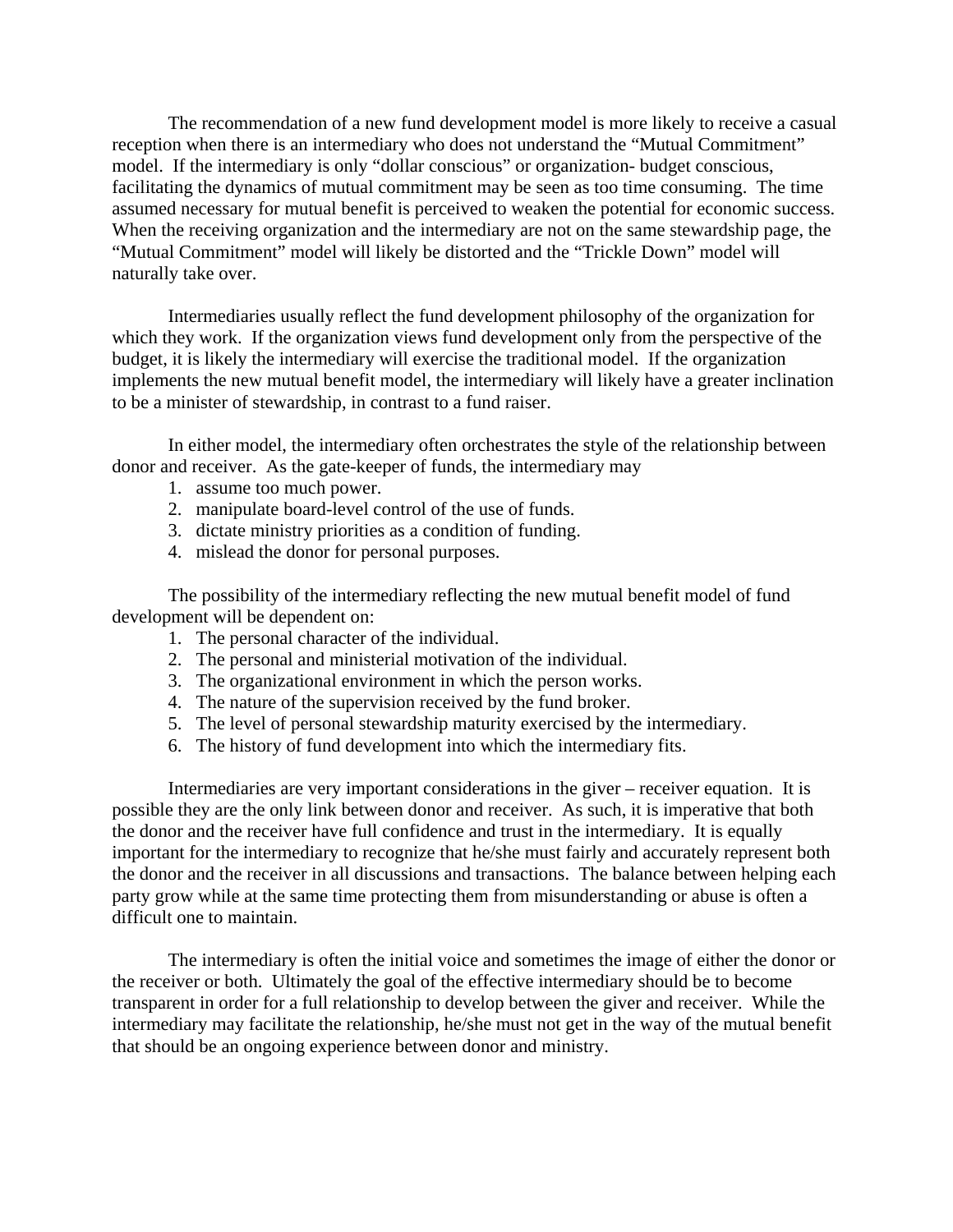## **Implementing The "Mutual Commitment" Model:**

A new model, in and of itself, does not a change make. Theory without practice is empty … practice without theory is folly.

The ultimate question asked by the "Funding Evangelism And The Mission" Lausanne Issue Group #27 is, "how does the new model make funding the mission more efficient and effective?" If the theological base for the new model is correct, as those who manage God's resources here on earth mature in stewardship and expand the grace of giving, there will be ample resources for any "project" God desires to see accomplished. He is not short of funds … just short of mature stewards. Humanly, it may seem that His decision to trust His creation to channel His resources into "investments" that accomplish His goals is questionable. That plan, like all of creation, has suffered immensely from the impact of the entry of sin into His creation. Once His creatures became distorted in values and priorities, their use of His creation also suffered. If the management of resources can be redeemed, the use of those resources will be rechanneled into His priorities.

Pragmatically, the questions are as follows: "how does the organization build a fund development program that accomplishes the "mutual benefit" design?" "How does the mature donor exercise the grace or gift of giving in such a way that the ministry is moved to the new model?" The crush of ministry budgets and the pressure of general funds war against the transitions necessary to reflect the characteristics of reciprocal blessings between donor and receiver. For decades the donor has been seen as simply the supplier of funds. Furthermore, for decades donors have taken a rather passive attitude toward issues of ministry outside the consistent request for more funds. Out of excess comes that which meets the needs of those in ministry who have no excess. Consequently, there is no mutual growth relationship assumed or generated for the majority of donors other than that reflected in the level of financial participation.

Several steps are to be considered as an organization makes a commitment to building a mutually benefiting fund development program.

- 1. Mailing lists, those cold and impersonal lists of names and addresses may be categorized or stratified differently than by giving experience or potential. If there was a way to identify maturity of giving motivation or level of growth in the grace of giving, those categories would be much more conducive to knowing how best to communicate with mutual blessing than the size of the checkbook. Other categories, such as type of ministry that interests the donor or level of personal involvement with the ministry, would assist in communications more mutually beneficial than the emotive plea for funds.
- 2. Communications designed specifically for various members of the family may assist in inviting those other than the check-writer. Likewise, specific communications to various professional groupings may provide information useful for stimulating the involvement of those professionals in ministry.